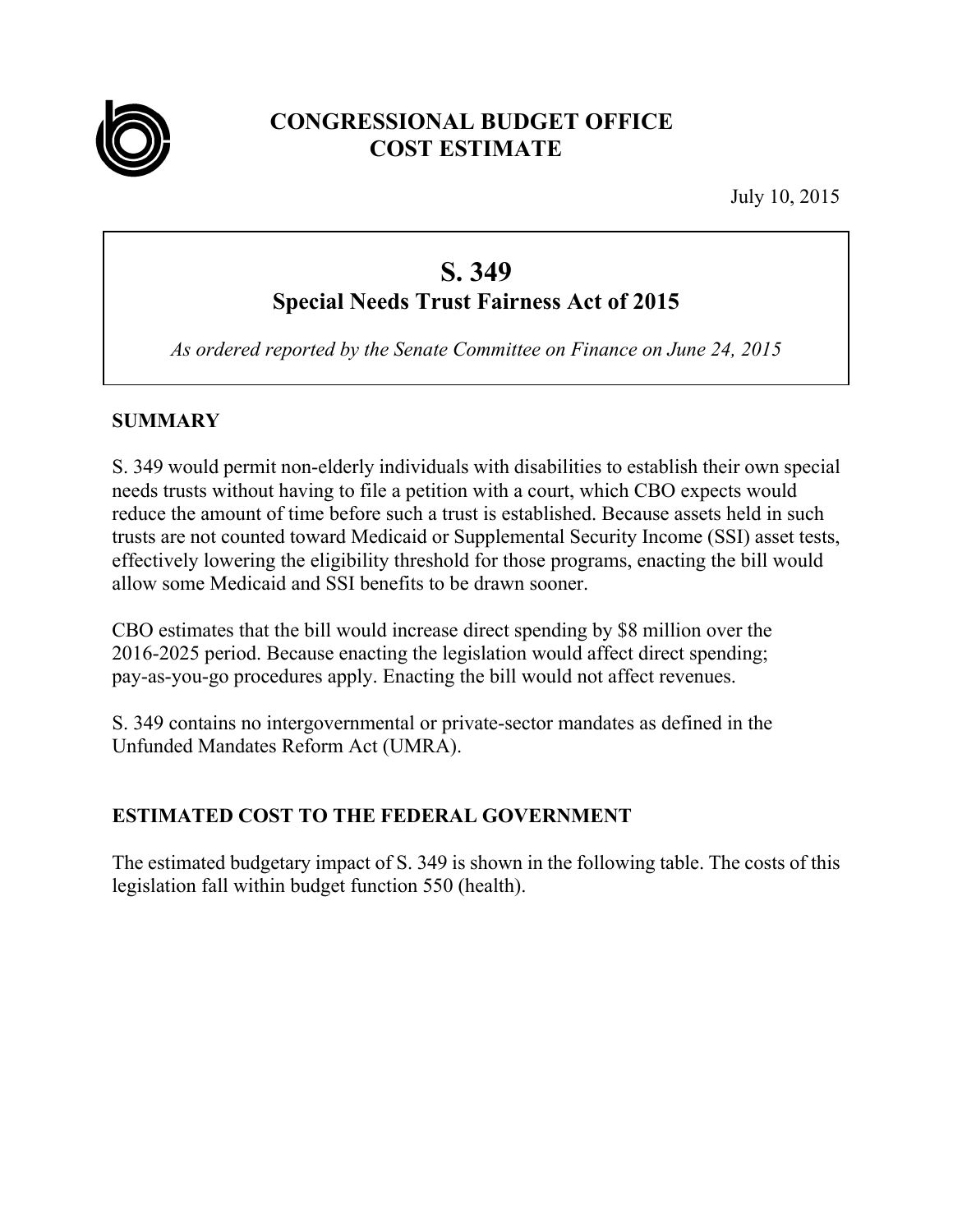|                                 | By Fiscal Year, in Millions of Dollars |              |              |                                   |              |              |              |              |              |              | $2016 -$       | 2016-          |
|---------------------------------|----------------------------------------|--------------|--------------|-----------------------------------|--------------|--------------|--------------|--------------|--------------|--------------|----------------|----------------|
|                                 | 2016                                   | 2017         | 2018         | 2019                              | 2020         | 2021         | 2022         | 2023         | 2024         | 2025         | 2020           | 2025           |
|                                 |                                        |              |              | <b>CHANGES IN DIRECT SPENDING</b> |              |              |              |              |              |              |                |                |
| Medicaid                        |                                        |              |              |                                   |              |              |              |              |              |              |                |                |
| <b>Budget Authority</b>         | $\ast$                                 | $\ast$       | $\ast$       | $\ast$                            | $\mathbf{1}$ | $\mathbf{1}$ | $\mathbf{1}$ | 1            | 1            | 1            | $\overline{2}$ |                |
| <b>Estimated Outlays</b>        | $\ast$                                 | $\ast$       | $\ast$       | $\ast$                            | $\mathbf{1}$ | $\mathbf{1}$ | $\mathbf{1}$ | $\mathbf{1}$ | $\mathbf{1}$ | $\mathbf{1}$ | $\overline{2}$ | $\frac{5}{5}$  |
| Supplemental Security<br>Income |                                        |              |              |                                   |              |              |              |              |              |              |                |                |
| <b>Budget Authority</b>         | $\ast$                                 | $\ast$       | $\ast$       | $\ast$                            | $\ast$       | $\ast$       | $\ast$       | $\ast$       | $\ast$       | $\ast$       | 1              | 3              |
| <b>Estimated Outlays</b>        | $\ast$                                 | $\ast$       | $\ast$       | $\ast$                            | $\ast$       | $\ast$       | $\ast$       | $\star$      | $\ast$       | $\ast$       | $\mathbf{1}$   | $\overline{3}$ |
| <b>Total Changes</b>            |                                        |              |              |                                   |              |              |              |              |              |              |                |                |
| <b>Budget Authority</b>         | $\mathbf{1}$                           | $\mathbf{1}$ | $\mathbf{1}$ | $\mathbf{1}$                      | $\mathbf{1}$ | $\mathbf{1}$ | $\mathbf{1}$ | 1            | 1            | 1            | 3              | 8              |
| <b>Estimated Outlays</b>        | $\mathbf{1}$                           | $\mathbf{1}$ | $\mathbf{1}$ | $\mathbf{1}$                      | $\mathbf{1}$ | $\mathbf{1}$ | $\mathbf{1}$ | $\mathbf{1}$ | $\mathbf{1}$ | $\mathbf{1}$ | 3              | 8              |

#### **BASIS OF ESTIMATE**

S. 349 would permit non-elderly individuals with disabilities to establish their own special needs trusts without having to file a petition with a court. A special needs trust is a specific type of trust defined in Medicaid statute that can only be established on behalf of non-elderly individuals with disabilities. Assets held in a special needs trust are not counted toward Medicaid or Supplemental Security Income (SSI) asset tests.

Under current law, a special needs trust can only be established by parents, grandparents, legal guardians, or a court. Individuals wanting to set up special needs trusts for themselves would have to file a petition with a court, which can take many months. CBO expects this bill would reduce the amount of time it would take to establish special needs trusts since individuals would no longer have to file a petition with a court to do so. In turn, individuals who establish trusts independently would receive several more months of Medicaid and SSI benefits. CBO does not expect the bill to increase the number of special needs trusts established.

Based on information from the Department of Health and Human Services, the Social Security Administration, and other stakeholders, CBO estimates that permitting qualified individuals to establish their own special needs trusts would cost about \$8 million over the 2015-2025 period. That amount includes \$5 million for additional months of Medicaid coverage and \$3 million for additional months of SSI benefits.